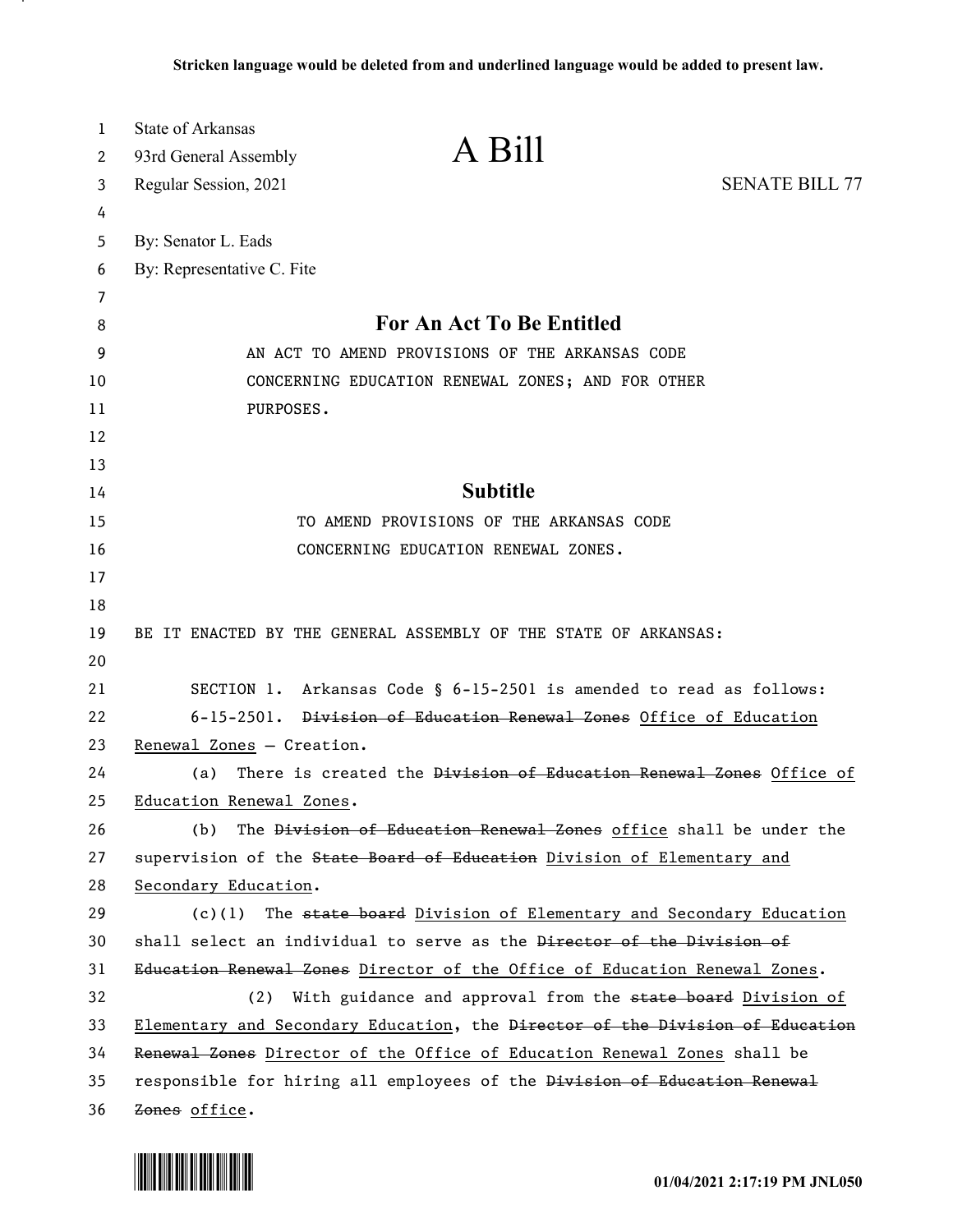(3) The Director of the Division of Higher Education shall assign one (1) individual from the staff of the Division of Higher Education 3 to serve as a liaison to the Division of Education Renewal Zones office. (d) The Division of Education Renewal Zones office shall be responsible for developing guidelines for the approval of education renewal zone strategic plans and for the evaluation and reporting evaluation, reporting, and coordination of education renewal zone activities. 8 (e) The <del>Division of Education Renewal Zones</del> office shall approve any 9 all education renewal zone strategic plan plans developed by the education renewal zones before the disbursal or annual renewal of funds to participating institutions of higher education. SECTION 2. Arkansas Code § 6-15-2502(c) and (d), concerning the establishment, purpose, and organization of education renewal zones, are amended to read as follows: 16 (c) The purpose of an education renewal zone shall be to include: (1) Identify and implement Identifying and implementing education and management strategies designed specifically to improve public school performance and student academic achievement throughout the State of Arkansas, with special focus on the public schools in need of the specialized support and services provided by education renewal zones; 22 (2) Provide Providing for collaboration among the state's smaller schools and school districts in order to achieve some of the advantages of economies of scale in providing educational and related activities; 26 (3) Maximize Maximizing benefits and outcomes of public 27 schooling by  $\epsilon$  oncentrating and coordinating the available resources of Arkansas's higher education institutions, the expertise of the regional education service cooperatives, and the technical assistance of other service **providers** to improve public school performance and student academic achievement through a collaborative, statewide effort; and 32 (4) Enable Enabling small, rural, and low-wealth schools to make the best use of the latest cost-effective distance learning technology to 34 enhance curricula and professional development opportunities through two-way interactive learning environments. (d) Each education renewal zone shall consist of the following:

SB77

01/04/2021 2:17:19 PM JNL050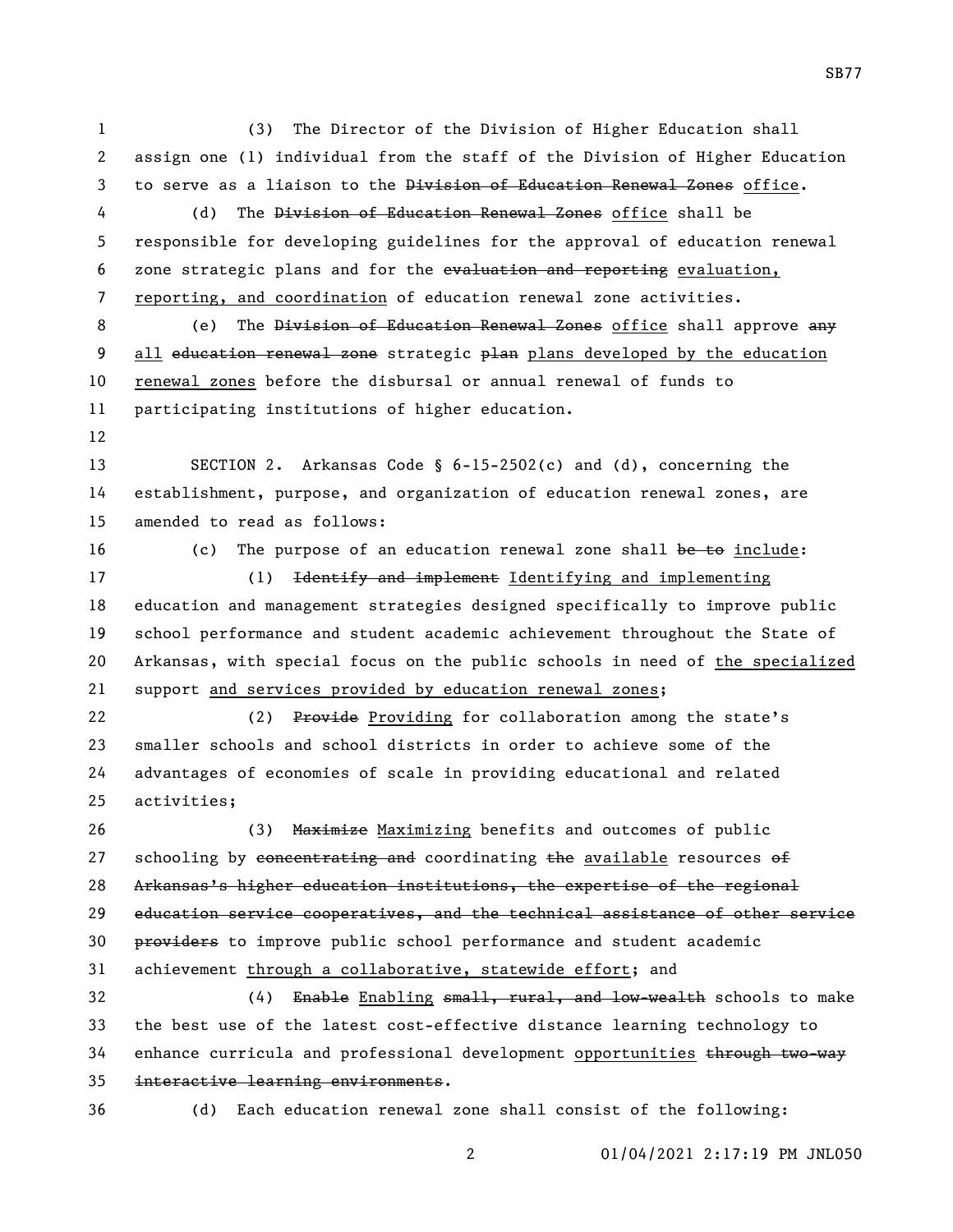(1)(A) A higher education partner. 2 (B) The <del>Division of Education Renewal Zones</del> Office of Education Renewal Zones shall develop, publish, and disseminate guidelines for establishing an education renewal zone, including a process for selecting a qualified higher education partner in the education service cooperative areas in the state and in Pulaski County. (C)(i) A qualified higher education partner shall: (a) Be a school with a department of education or a comprehensive four-year teacher preparation program; and (b) Be capable of demonstrating a willingness and flexibility to restructure its programs and services to meet the needs of the participating grades kindergarten through twelve (K-12) schools and school districts. 14 (ii) The Division of Education Renewal Zones office shall give preference to qualified four-year higher education institutions located within the education service cooperative area. (D) If there is no qualified four-year higher education institution located within the education service cooperative area, the Division of Education Renewal Zones office may select: (i) A two-year higher education institution that in collaboration with a qualified four-year education institution located in another education service cooperative area provides a comprehensive four-year teacher preparation program; or (ii) A qualified higher education institution located in another education service cooperative area. (E) An institution of higher education may serve as the 27 higher education partner for more than one (1) educational education service cooperative area; (2)(A) An education service cooperative. (B) The education service cooperative shall be a full partner in planning, implementing, and evaluating the education renewal zone in its respective service area and shall provide direct services as called 33 for in the education renewal zone plan The education service cooperative shall be a partner to support schools in student achievement and school improvement; (3)(A) Public schools.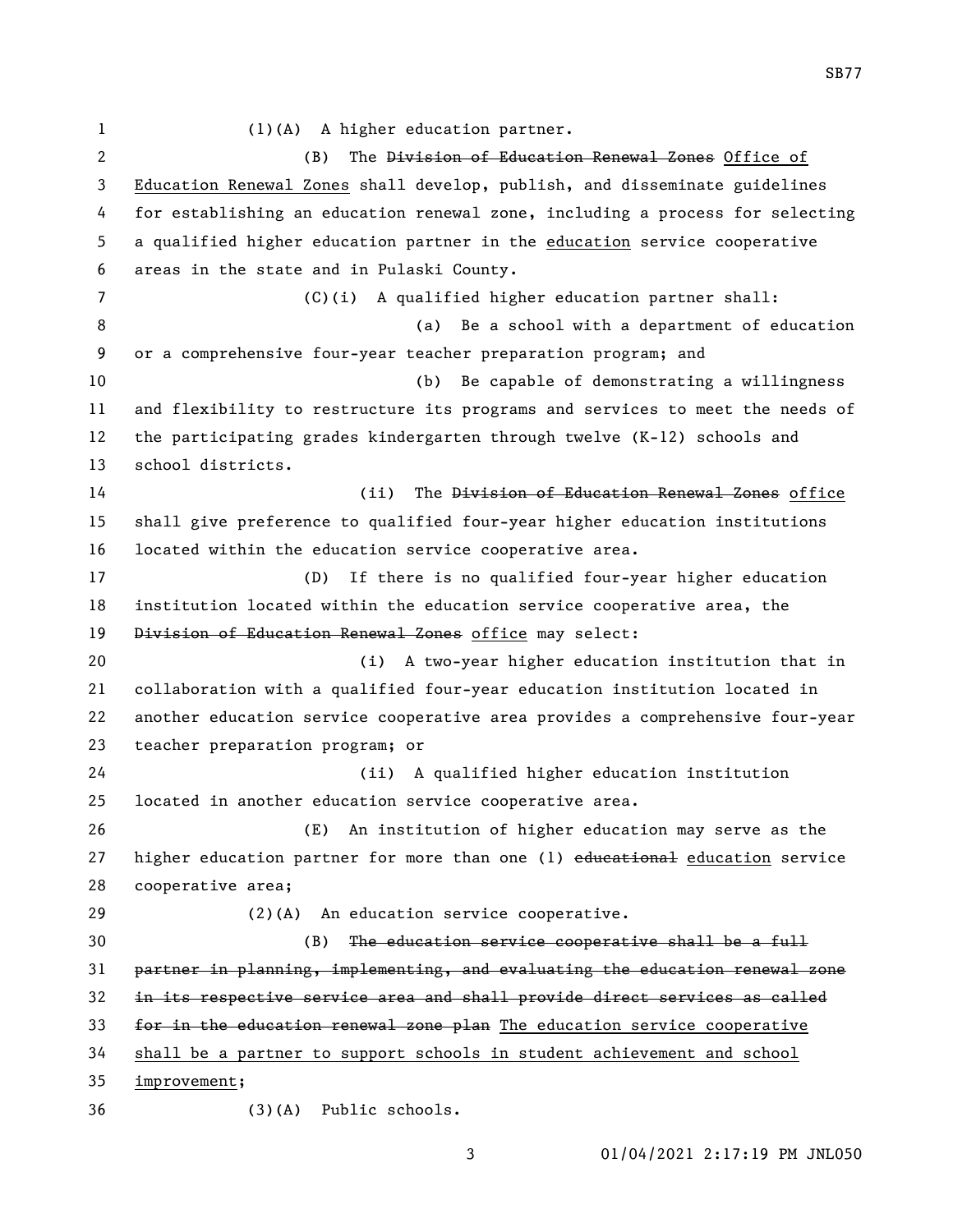(B)(i) Public schools may participate in an education renewal zone upon successful application by the public school district of which the school is a part. 4 (ii)(B)(i) A public school district classified 5 identified by the State Board of Education Division of Elementary and Secondary Education as being in need of Level 5 – Intensive the specialized support and services provided by education renewal zones shall participate in 8 an education renewal zone if requested to do so by the Division of Elementary 9 and Secondary Education, and the division. (ii) The Division of Education Renewal Zones office 11 working with the Division of Elementary and Secondary Education shall establish priorities of establishing education renewal zones for those 13 sehools provide a priority for education renewal zone participation the 14 schools described in subdivision (d)(3)(B)(i) of this section, which shall be contingent on the appropriation availability of funding for the renewal 16 education zones $\overline{\cdot}$ **Example 20 Increase of the increase of the application by**  a school for admittance to an education renewal zone shall be the responsibility of the Division of Education Renewal Zones, with consultation 20 from the higher education partner. 21 (iv) The Division of Education Renewal Zones may include within an education renewal zone any school within the education service cooperative area provided that no more than ten (10) schools may participate in any single education renewal zone. (v) The Division of Education Renewal Zones may designate up to a maximum of three (3) education renewal zones within any 27 single education service cooperative area. (C) In designating education renewal zones and selecting schools for participation in a particular zone, the Division of Education Renewal Zones shall give priority to schools that meet one (1) or more of the following criteria: **12** (i) The school is identified as a school at risk for meeting school performance indicators for all students or for any one (1) identified subpopulation under the Arkansas state plan under the Every Student Succeeds Act, Pub. L. No. 114-95; (ii) The school lies within a school district

01/04/2021 2:17:19 PM JNL050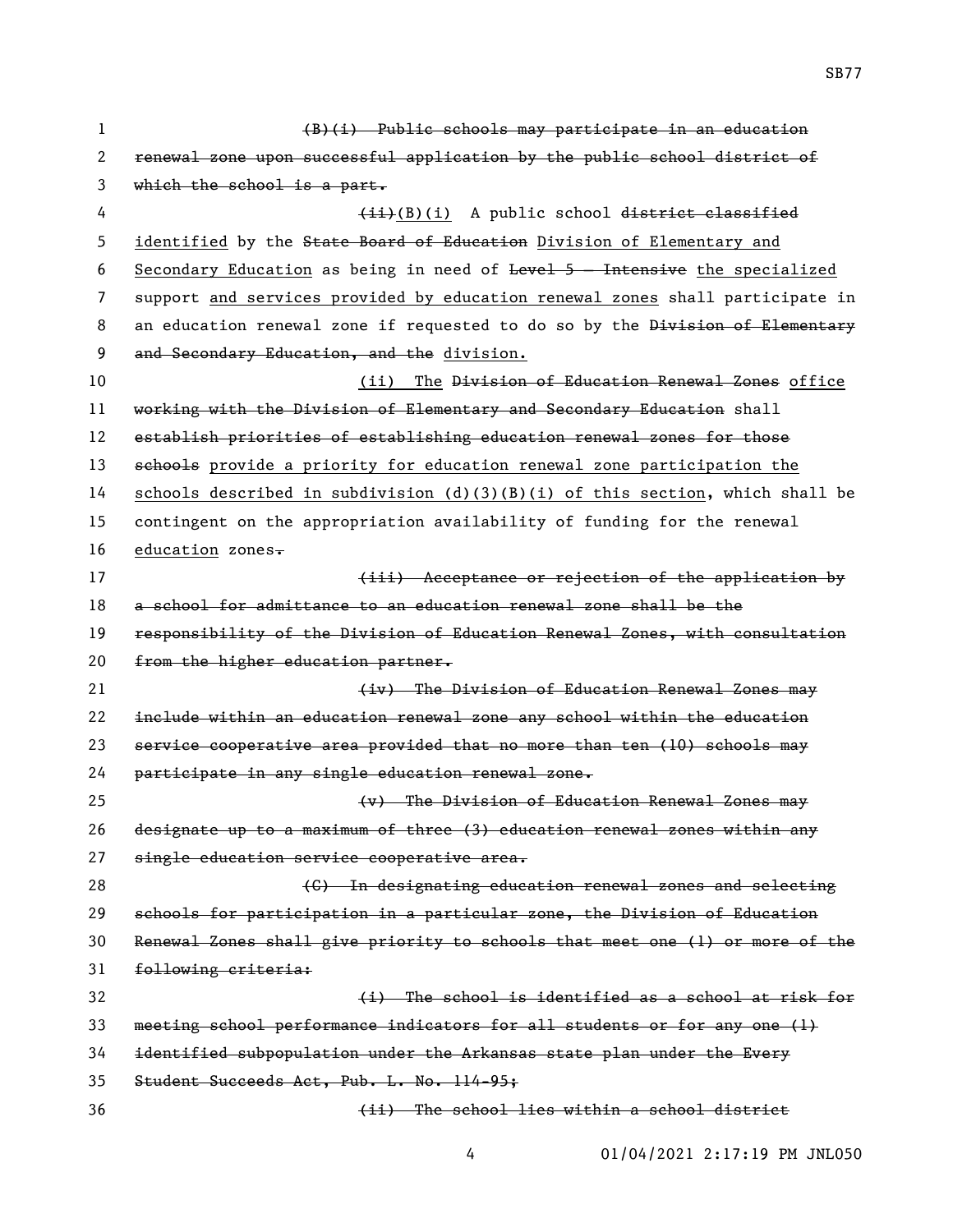classified by the state board as in need of Level 5 — Intensive support under 2 the Arkansas Educational Support and Accountability Act, § 6-15-2901 et seq.; (iii) The school demonstrates an inability to provide the minimum number of course offerings as determined by the state through the conventional hiring of qualified teachers; (iv) The school is within a school district with an average daily membership of fewer than one thousand five hundred (1,500) students; or (v) The school serves a student population that exceeds the statewide average rate of participation in free or reduced price 11 <del>lunch programs</del>; and 12 (4)(A) A local advisory group. (B) Each education renewal zone shall form a local advisory group composed of a representative of the following groups: 15 (i) The higher education partner; 16 (ii) The education service cooperative which that includes the area in which the education renewal zone is located; 18 (iii) The Each public school or school district participating in the education renewal zone; and (iv) Two (2) parents who have children attending a public school participating in the education renewal zone; and Parents or community members, or both. (v) Each community in which there is a school participating in the education renewal zone. (C) The Division of Education Renewal Zones may designate up to a maximum of three (3) education renewal zones within any single 27 education service cooperative area. 28 (D)(C) The membership and staff of local advisory groups 29 shall be reflective of the diversity of the population being served by the 30 education renewal zone of the state.; and 31 (5)(A) A technical assistance provider. (B) Any two-year community or technical college, technical support organization, or other entity may participate in the education renewal zone at the discretion of the Division of Education Renewal Zones and in collaboration with a designated higher education partner and a designated education service cooperative.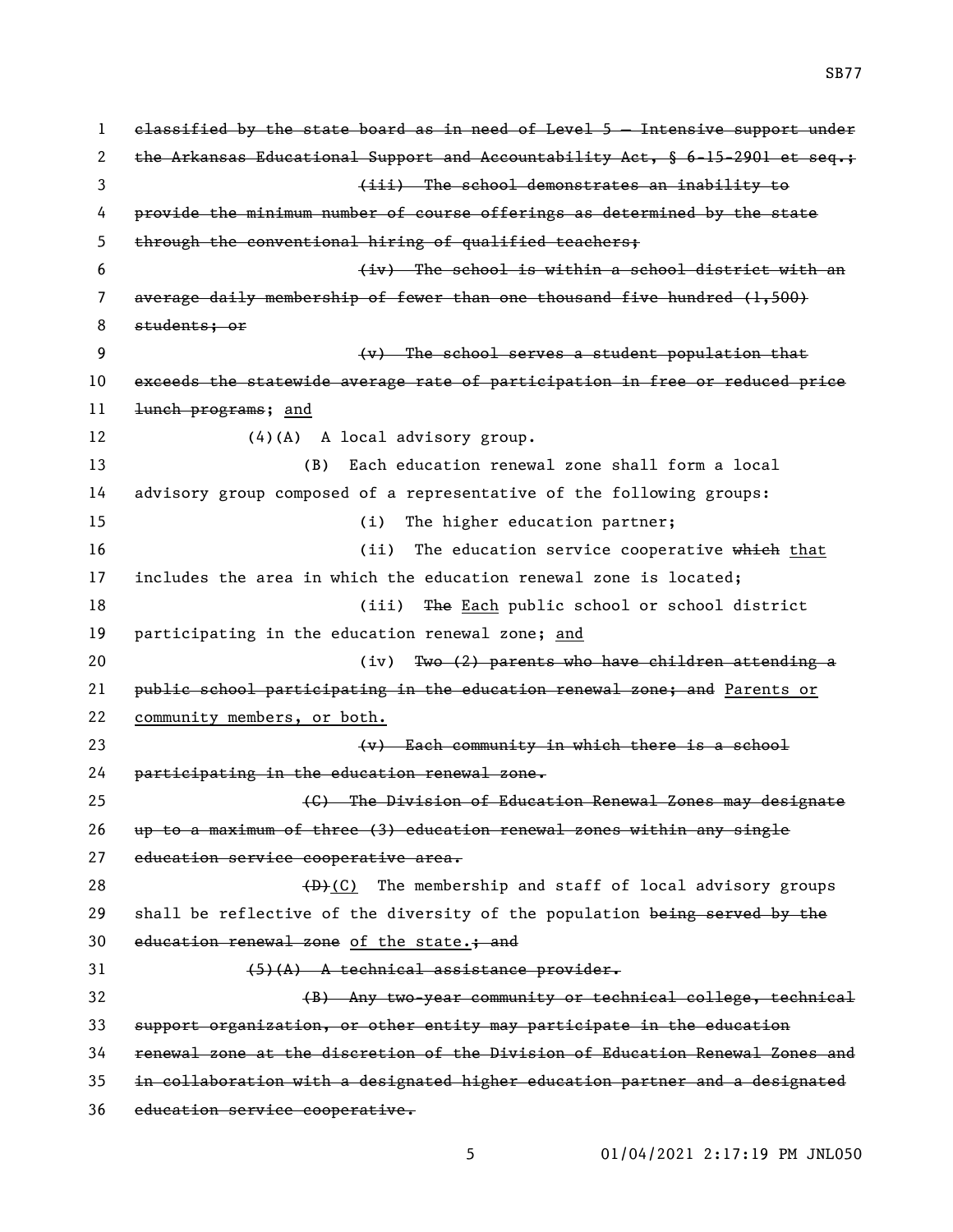SECTION 3. Arkansas Code § 6-15-2503 is amended to read as follows: 6-15-2503. Inclusion of schools within designated education renewal zone.

 (a)(1) The Division of Education Renewal Zones Office of Education Renewal Zones, the State Board of Education Division of Elementary and Secondary Education, and the local school districts shall exercise due diligence to assure, to the extent that funds are available, that each school identified as a school in need of the specialized support and services 10 provided by education renewal zones under the Every Student Succeeds Act, 11 Pub. L. No. 114-95, is included in a designated education renewal zone.

12 (2) The state board State Board of Education may promulgate 13 rules establishing criteria for the placement of schools in need of support in a designated education renewal zone zones if insufficient funds exist to place all schools in need of the specialized support and services provided by education renewal zones in a designated education renewal zone.

17 (b) At its discretion, the division office may include any school 18 regardless of its eligibility under the criteria in  $§ 6-15-2502(4)(3)(G)(i)-$ 19  $\{\star\}$  if it the office determines, on the basis of location, characteristics of 20  $\pm$  the school's faculty or leadership, needs of the students, or other 21 factors, that the inclusion of such a the school significantly strengthens 22 the prospect of the education renewal zone in meeting its school improvement 23 goals would support the school's continuous improvement goals.

24 (c) At its discretion, the division office may change participating schools within each education renewal zone.

 SECTION 4. Arkansas Code § 6-15-2504 is amended to read as follows: 6-15-2504. School-level improvement plans — Development — Provisions — Implementation plan implementation.

 (a) Each school participating in an education renewal zone shall develop and implement a include in its school-level improvement plan required 32 in § 6-15-2914 the following: $\overline{\cdot}$ 

 (b) Each school-level improvement plan shall at a minimum include the following:

(1) Goals for improving student achievement;

(2) Measurable benchmarks for achieving student improvement

01/04/2021 2:17:19 PM JNL050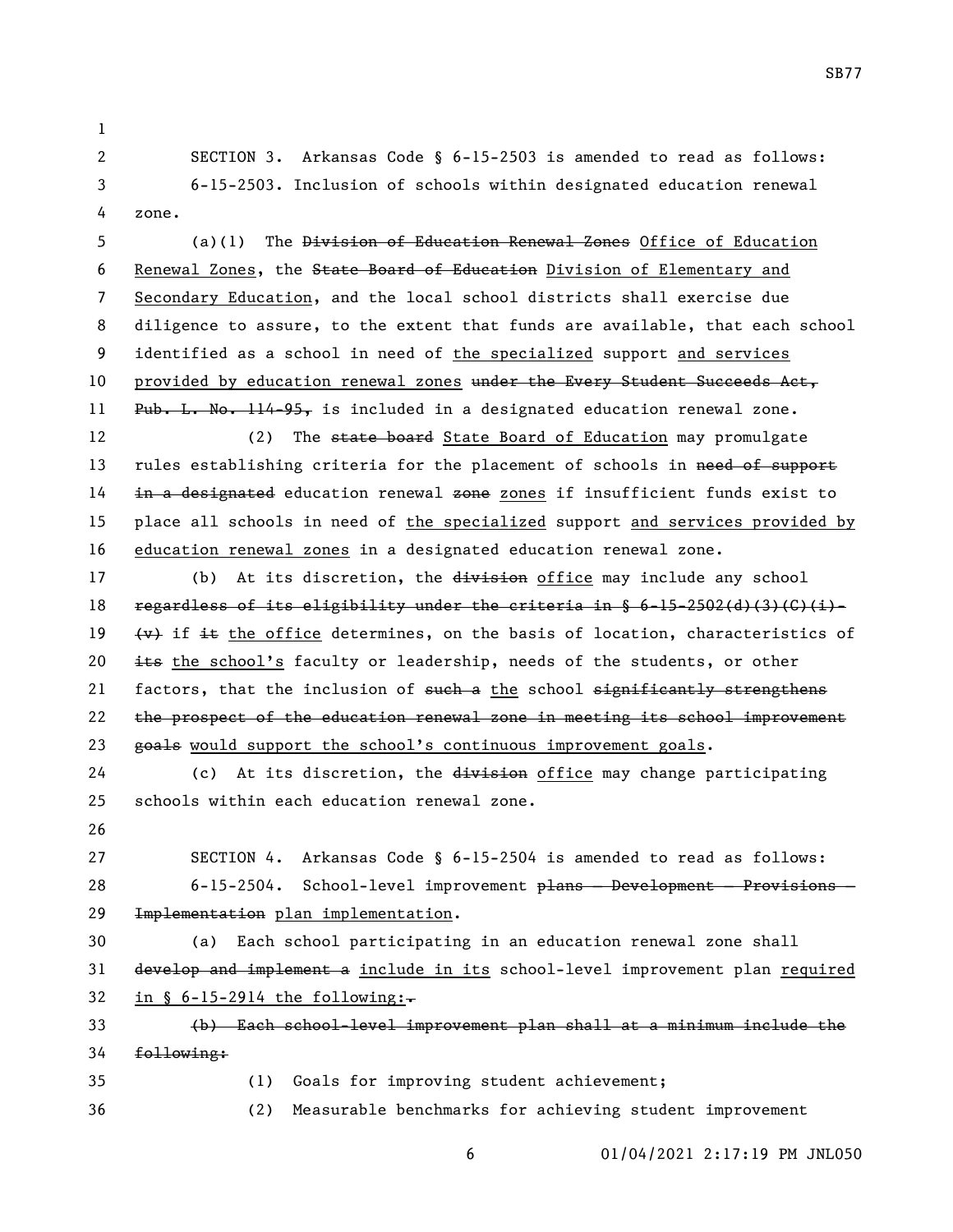goals;

 (3) A timeline for reaching goals in improving student achievement; and

 (4) Requirements for services to be provided by the education renewal zone partners.

6  $\leftarrow$  (b) The partners within a specific education renewal zone shall develop a strategic plan that is responsive to the needs of the individual 8 school-level improvement plans.

9  $\left\{\frac{d}{dt}\right\}(c)$  The education renewal zone strategic plan shall at a minimum provide for the following:

 (1) Collaboration between and among the higher education institution partners, education service cooperatives, schools, and 13 communities parents or community members, or both, participating in the 14 education renewal zone, including the academic departments within of the higher education institution partners;

 (2)(A) A comprehensive program of professional development to assure the practical knowledge base of pre-service and in-service teachers with respect to pedagogical practice, content knowledge, and competent use of distance learning technology.

20 (B) Funds received by school districts  $f \rightarrow f$  from the Division of Elementary and Secondary Education Public School Fund Account for professional development may be used to provide funding for the professional 23 development required under subdivision  $(c)(2)(A)$  of this section requirements of the education renewal zone school district partners;

 (3) Enhancement and expansion of local school curricula offerings through the use of two-way interactive television to include 27 advanced placement, dual-credit, and advanced high school courses;

28 (4) The sharing of faculty for core course offerings when schools are unable to hire highly qualified teachers in core subject areas required for college entrance or teachers necessary to meet state accreditation standards;

 $(5)(3)$  A strategy to recruit and retain highly qualified 33 teachers with particular focus on hard-to-staff schools; by: (A) Providing opportunities and support for teacher profession growth; and

(B) Providing opportunities for collaboration;

01/04/2021 2:17:19 PM JNL050